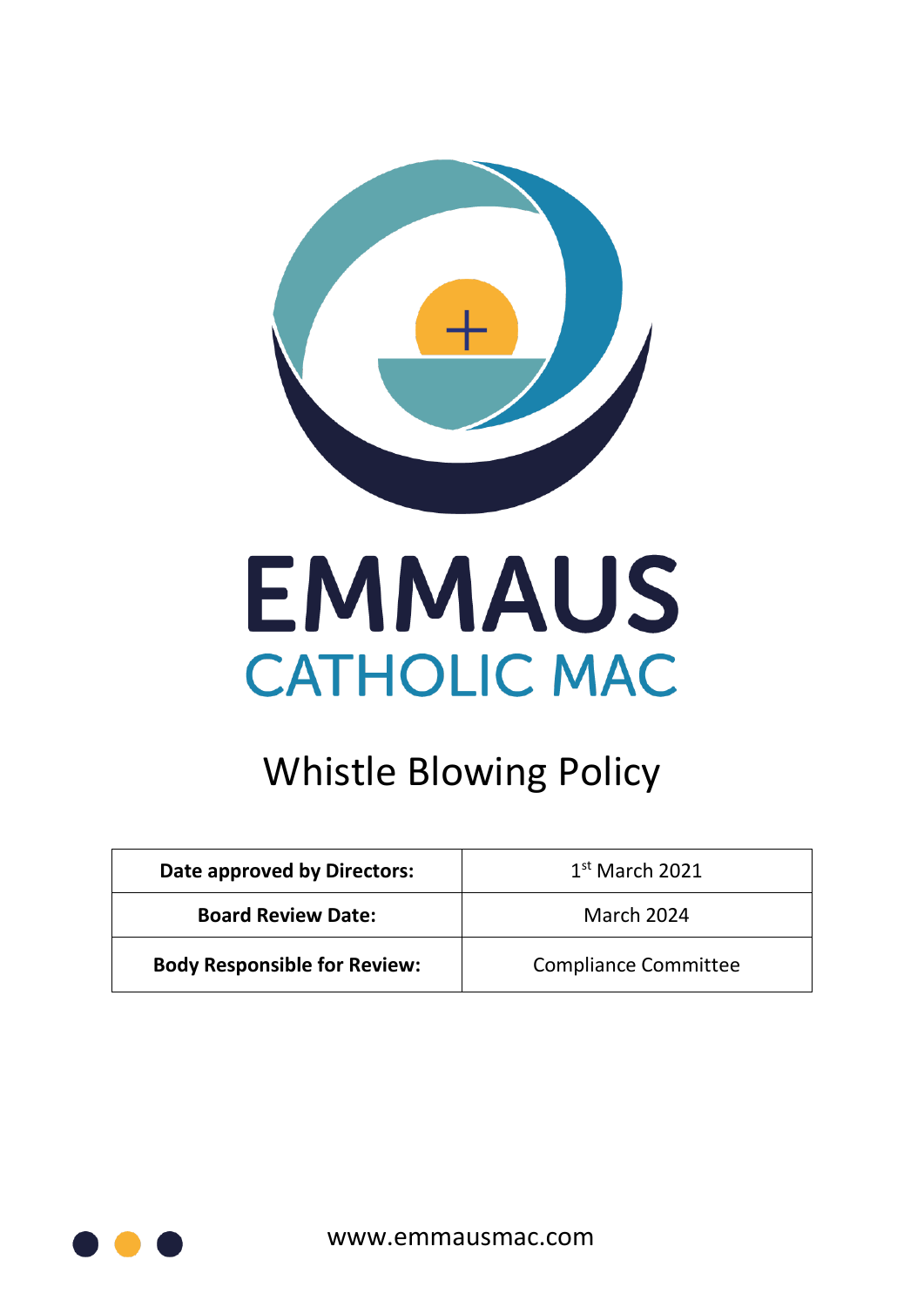

#### **Commitment to Equality:**

We are committed to providing a positive working environment which is free from prejudice and unlawful discrimination and any form of harassment, bullying or victimisation. We have developed. a number of key policies to ensure that the principles of Catholic Social Teaching in relation to human dignity and dignity in work become embedded into every aspect of school life and these. policies are reviewed regularly in this regard.

**This Whistle Blowing Policy has been approved and adopted by Emmaus Catholic Multi-Academy Company (MAC) on 1 st March 2021 and will be reviewed in March 2024.**

**Signed by Director of Emmaus Catholic MAC:** 

**Signed by CSEL for Central Team:** 

**Schools to which this policy relates:**

| Signed by Principal for - Hagley Catholic High School                     |
|---------------------------------------------------------------------------|
| Signed by Principal for - Our Lady of Fatima Catholic Primary School:     |
| Signed by Principal for - Our Lady & St Hubert's Catholic Primary School: |
| Signed by Principal for - St Ambrose Catholic Primary School:             |
| Signed by Principal for - St Francis Xavier Catholic Primary School:      |
| Signed by Principal for - St Gregory's Catholic Primary School:           |
| Signed by Principal for - St Joseph's Catholic Primary School             |
| Signed by Principal for - St Mary's Catholic Primary School:              |
| Signed by Principal for - St Philip's Catholic Primary School:            |
| Signed by Principal for - St Wulstan's Catholic Primary School:           |

#### **DEFINITIONS**

In this Whistle Blowing Policy, unless the context otherwise requires, the following expressions shall

have the following meanings:

- i. 'Emmaus Catholic Multi Academy Company' means the MAC named at the beginning of this Policy and includes all sites upon which the MAC undertaking is, from time to time, being carried out.
- ii. 'Emmaus Catholic Multi Academy Company' means the company responsible for the management of the MAC and, for all purposes, means the employer of staff at the MAC.
- iii. 'Soard' means the board of Directors of the Multi Academy Company.
- iv. 'Chair' means the Chair of the Board as appointed from time to time.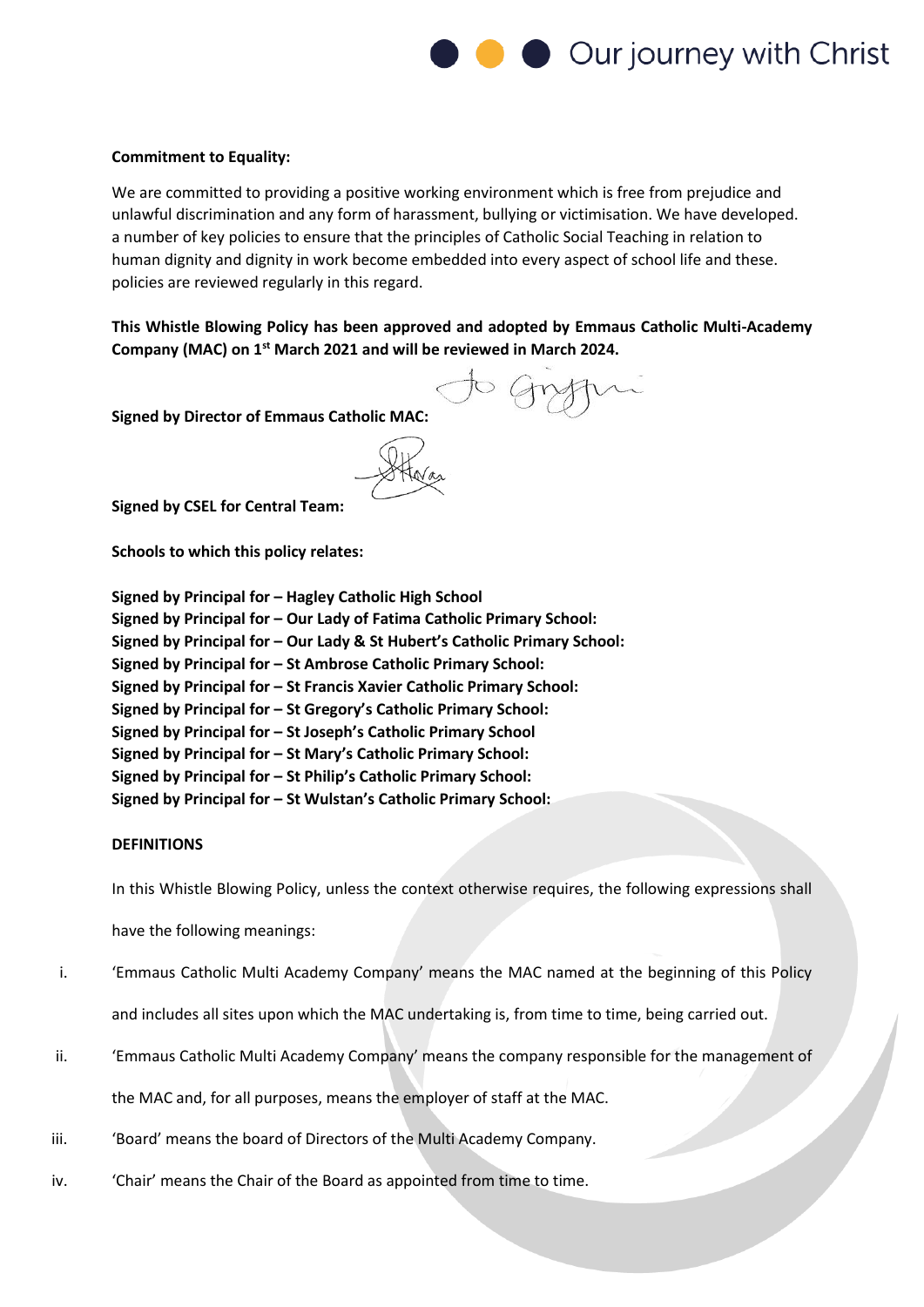## Our journey with Christ

- v. 'Clerk' means the Clerk to the Board as appointed from time to time.
- vi. 'Catholic Senior Executive Leader' means the person responsible for performance of all Schools and staff within the Multi Academy Company and is accountable to the Board of Directors.
- vii. 'Chief Finance and Operations Officer (CFOO)' means the person to whom responsibility for the MAC's detailed financial procedures is delegated as outlined in the Academies Financial Handbook.
- viii. 'Diocesan Schools Commission' means the education service provided by the diocese in which the MAC is situated, which may also be known, or referred to, as the Diocesan Education Service.
- ix. 'Directors' means directors appointed to the Board from time to time.
- x. 'Governor means, the representatives appointed or elected to the Local Governing Body, from time to time.
- xi. 'Principal' means the most senior Teacher in the School who is responsible for its management and administration. Such Teacher may also be referred to as the Head of School or Headteacher.
- xii. 'Local Governing Body means, (if appropriate to the context), the representatives appointed and elected to carry out specified functions in relation to the School as delegated by the Multi Academy Company.
- xiii. 'Teacher' means a teacher employed by the Multi Academy Company to work at the School and, where the context so admits, includes the Principal.
- xiv. 'Working Week' means any week that you would ordinarily work.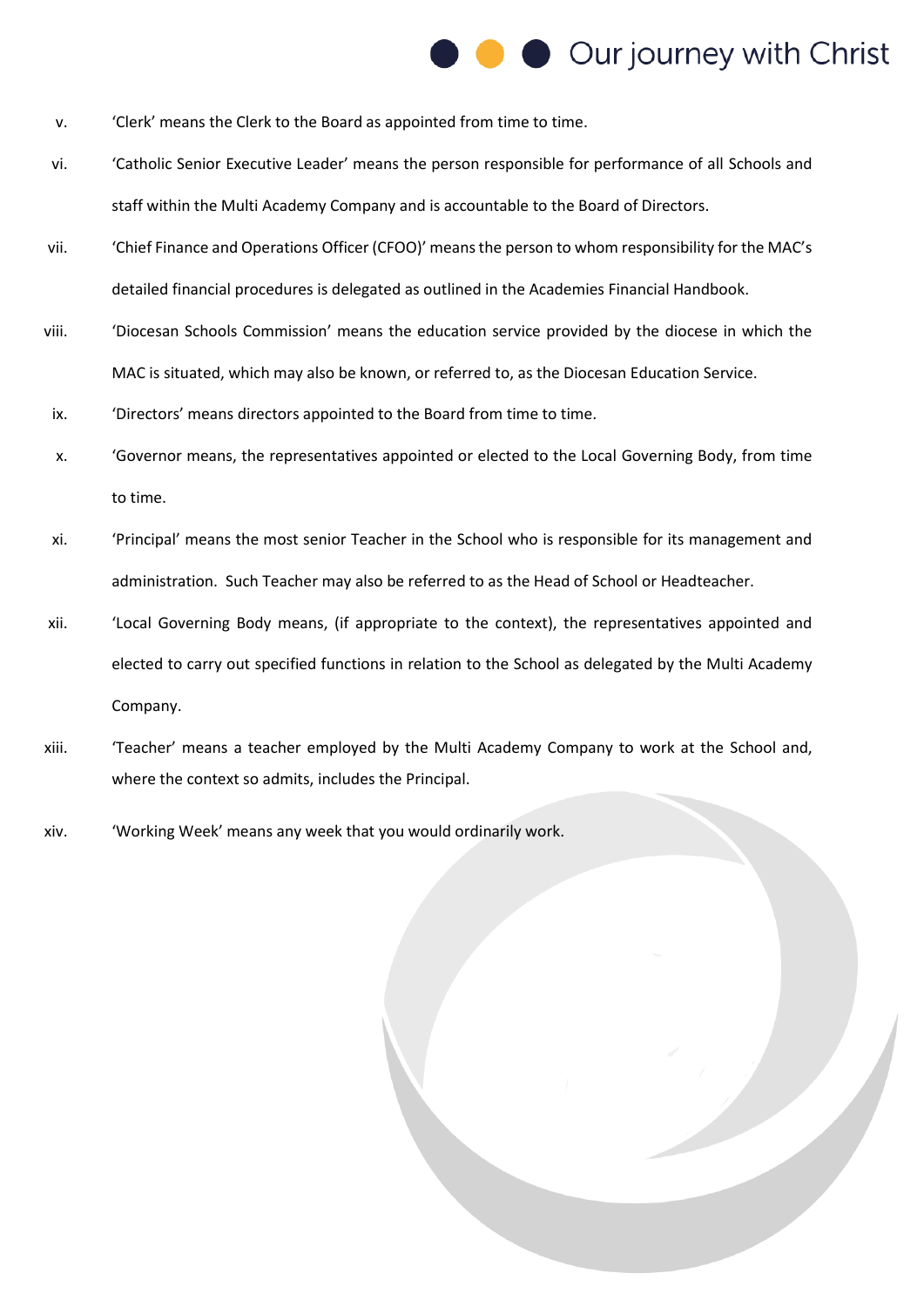

#### **1**. **APPLICATION**

This Whistleblowing Policy applies to you if you are an employee or worker of Emmaus Catholic Multi Academy Company (Emmaus Catholic MAC).

#### **2**. **SCOPE**

- 2.1 Whistleblowing is the disclosure by staff of what they consider to be malpractice by a coworker or manager. This malpractice may constitute any behaviour felt to be detrimental to the best interests of the MAC, individual School, its stakeholders and its employees. Specific examples of issues covered by the Whistleblowing Policy include:
	- 2.1.1 Any unlawful act.
	- 2.1.2 Failure to comply with any legal obligations or regulatory requirements.
	- 2.1.3. Health and safety issues.
	- 2.1.4. Damage to the environment.
	- 2.1.5. Unauthorised use of public funds, to include financial fraud or mismanagement.
	- 2.1.6. Fraud and corruption of any description.
	- 2.1.7. Inappropriate or improper conduct (including bullying or harassment).
	- 2.1.8. Serious failure to comply with appropriate professional standards.
	- 2.1.9. Breach of the MAC's Constitution or other policy or code of practice.
	- 2.1.10. Discrimination of any kind.

2.1.11. Any form of unethical conduct, including unauthorised disclosure of confidential information.

- 2.2 A whistleblower is a person who raises a genuine concern relating to any of the above. If you have genuine concerns related to suspected wrongdoing or changes affecting any of our activities (a whistleblowing concern) you should report it under this policy.
- 2.3. The Whistleblowing Policy does not apply to raising grievances about an employee's personal situation with work. Any such concerns should be raised under the existing provisions for raising grievances.
- 2.4 This policy does not form part of any employee's contract of employment and we may amend it at any time.
- 2.5. Provided that you act in good faith, and that you have a reasonable suspicion that the alleged malpractice has occurred, is occurring or is likely to occur, you can disclose your concerns, using this procedure, and be protected by law from victimisation or dismissal.

The law in question is the Public Interest Disclosure Act, which came into force in 1999.

Although not strictly required by the Act, the MAC's internal procedures give effect to it. The MAC believes that having internal procedures is in everyone's interest.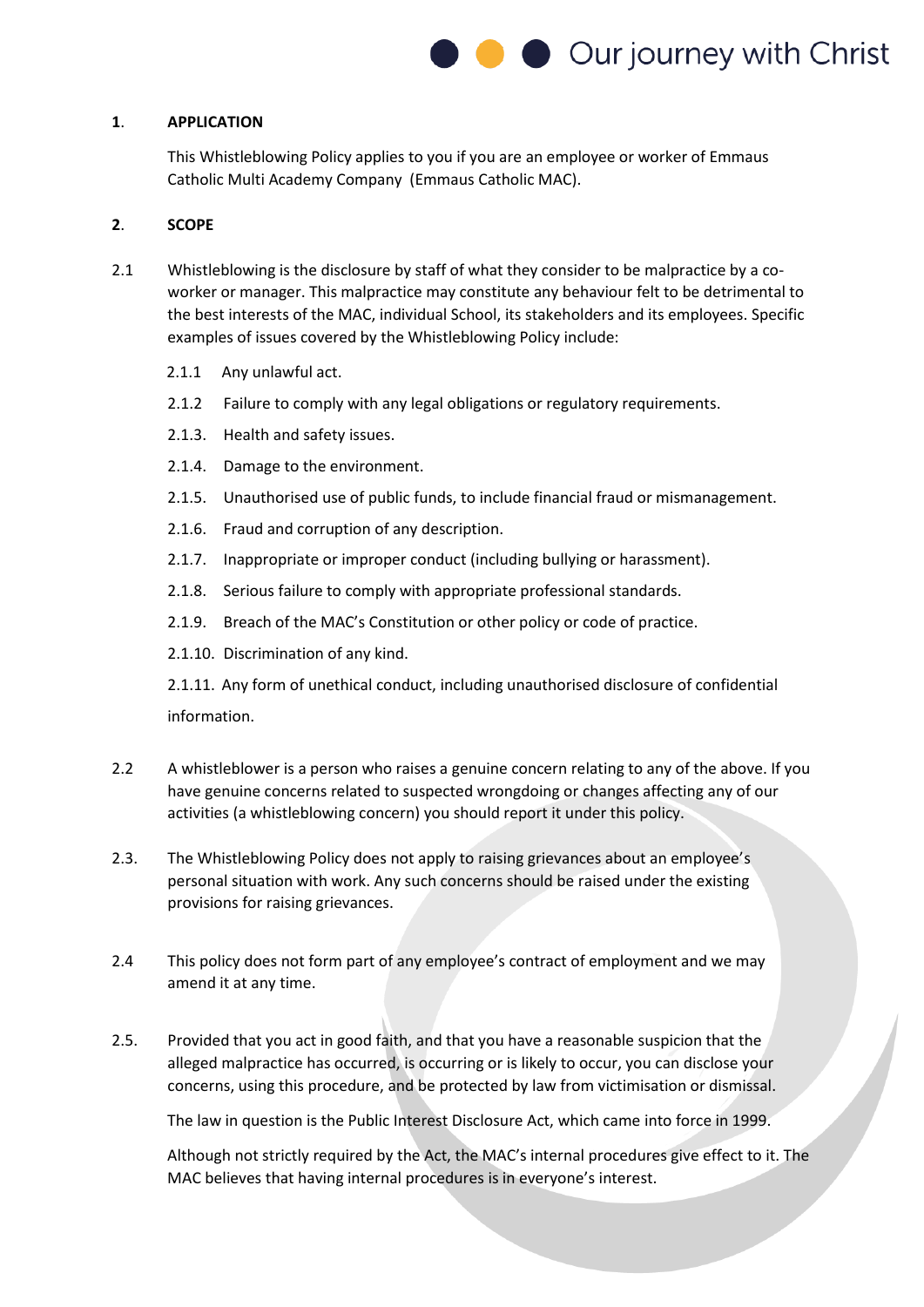

2.6 If you are uncertain whether something is within the scope of this policy you should seek advice from the Catholic Senior Executive Leader whose contact details are at the end of this policy.

### **3. AIMS OF THE POLICY**

- 3.1. The aims of the MAC's Whistleblowing Policy are as follows:
	- 3.1.1. Encourage employees to feel confident about raising concerns and to question and act on those concerns;
	- 3.1.2. Provide ways for staff to raise concerns and receive feedback on any action taken as a result;
	- 3.1.3. Reassure staff that if they raise concerns in good faith and reasonably believe them to be true, they will be protected from possible reprisals or victimisation;
	- 3.1.4. Ensure that employees are aware of options available to them if they are dissatisfied with the MAC's initial response.

#### **4. WHO IS COVERED BY THE POLICY?**

- 4.1 The MAC's Whistleblowing Policy applies equally to all of the following groups:
	- 4.1.1. All employees (including part time and temporary staff);
	- 4.1.2. Officers;
	- 4.1.3. Agency staff working for a School;
	- 4.1.4. Consultants;
	- 4.1.5. Contractors and suppliers;
	- 4.1.6. Volunteers;
	- 4.1.7. Organisations working with a School under partnership arrangements;
	- 4.1.8. Service users and stakeholders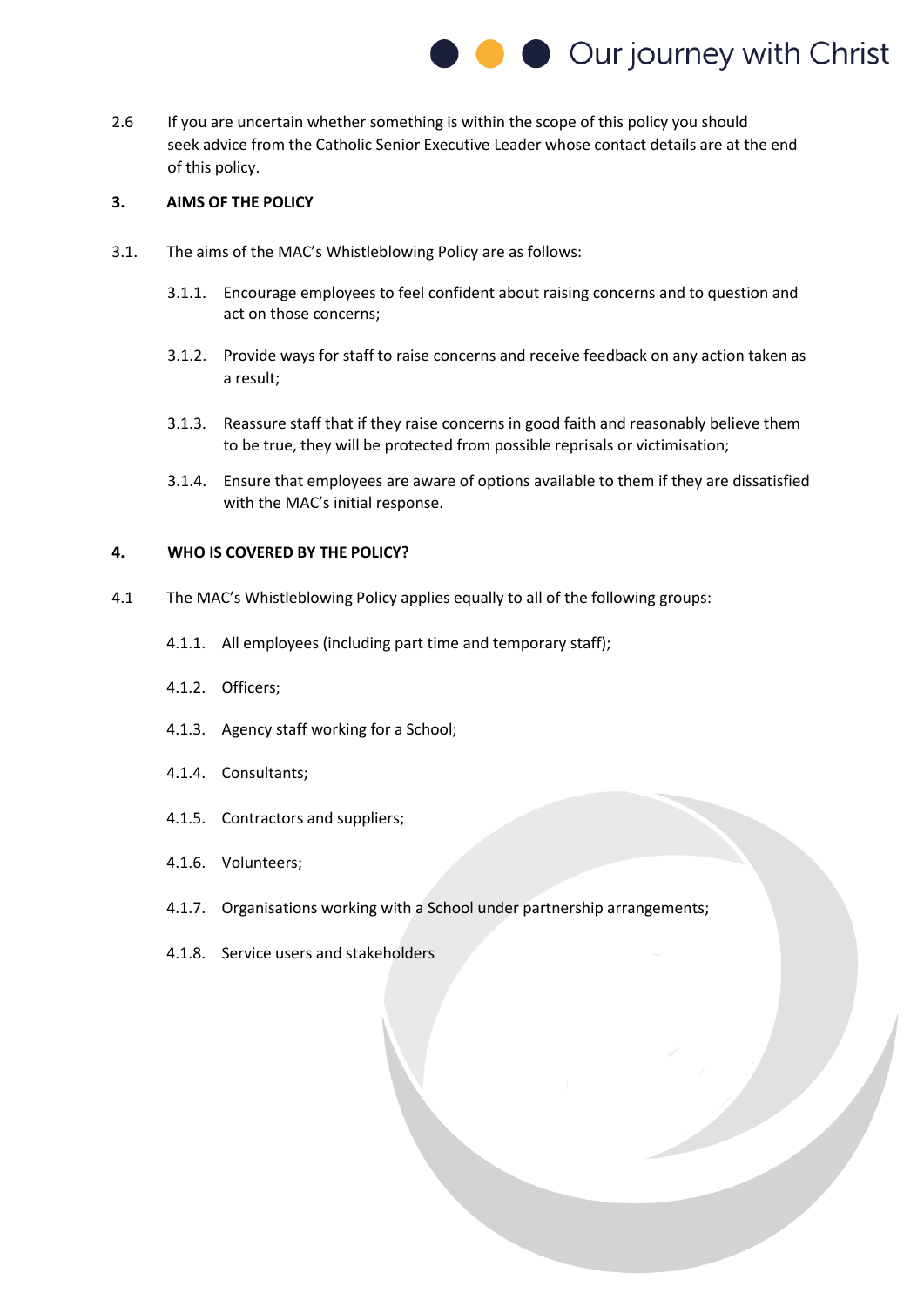

#### **5. WHAT ASSURANCE DOES THE WHISTLEBLOWING POLICY PROVIDE?**

- 5.1 Individuals raising concerns under the Whistleblowing Policy will not be at risk of any form of retribution or sanction, including losing their job or contract with the MAC, provided that:
	- 5.1.1. The disclosure is made in good faith, and;
	- 5.1.2. There is a genuine and reasonable belief that the information, and any allegations contained in it, is substantially true, and;
	- 5.1.3. The disclosure is not motivated by personal gain.
	- 5.2 The company will not tolerate the harassment or victimisation of anyone raising a genuine concern. However, where matters that are known to be untrue are raised maliciously, it is likely that disciplinary action will be taken against perpetrators.

#### **6. MAKING A DISCLOSURE/RAISING A CONCERN**

The MAC has established the following primary mechanisms for staff to report their concerns:

- 6.1.1. To make a disclosure either telephone or write to the Catholic Senior Executive Leader (CSEL) listed at the end of the policy. If writing, mark the envelope: 'Strictly Private and Confidential'. Do not email the Catholic Senior Executive Leader, as email is not a secure medium and must not be used.
- 6.1.2. The Catholic Senior Executive Leader will acknowledge receipt of your disclosure in writing, within 5 working days. They will also gather further information if need be, including by personal interview, at which you can be accompanied by an official of your trade union or professional association, or by a fellow colleague. Your companion must respect the confidentiality of your disclosure and any subsequent investigation.
- 6.1.3. Lines of communication for reporting fraud can be found in the Emmaus Catholic Multi Academy Company Anti-Fraud Policy.
- 6.1.4 Concerns may be raised verbally or in writing;
- 6.1.5. Whilst anonymous allegations will be considered and action taken where appropriate, it is much more difficult to properly investigate matters raised anonymously. The Whistleblowing Policy is designed to protect staff raising genuinely held concerns and individuals utilising the provisions of the policy are encouraged to identify themselves. Obviously, feedback (where appropriate) relating to any investigation that has been undertaken can only be provided where contact details are known.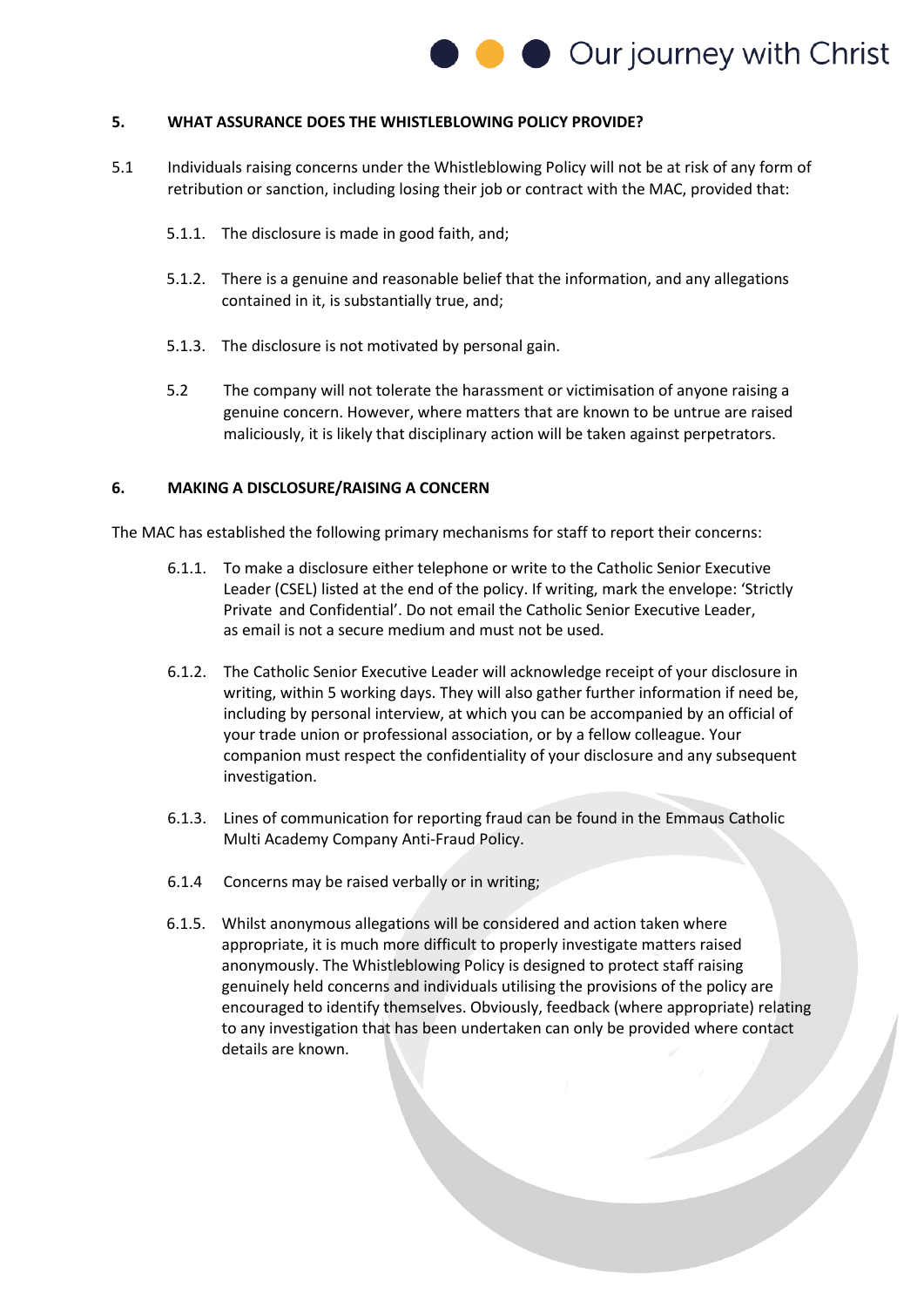

#### **7**. **CONFIDENTIALITY**

7.1 The MAC will treat your disclosure in confidence and only reveal your identity if absolutely necessary (e.g. if required in connection with legal action).

#### **8. HOW WILL THE MAC RESPOND?**

- 8.1 The MAC's response will depend on the nature of the concern that has been raised.
- 8.2 In all instances, the MAC will:
	- 8.2.1 Record and acknowledge the issue raised and refer it for investigation within five days of receiving the information.
	- 8.2.2 Respect confidentiality. The MAC will do its best to protect your identity when you raise a concern and do not want your name to be disclosed. It must be appreciated, however, that this is not always possible. The investigation process may reveal the source of the information and a statement by you may be required as part of the evidence. The person investigating the matter will be informed of any confidentiality requirements relating to the disclosure;
	- 8.2.3 Decide on appropriate action e.g. Audit Services investigation, other internal investigation, and referral to the police or other external organisation;
	- 8.2.4 Subject to any legal constraints, the relevant employee will normally be informed of the final outcome of any investigation undertaken.
	- 8.2.5 Safeguarding issues will be reported to the appropriate Local Authority Safeguarding Board

#### **9. CONTACT DETAILS**

The Catholic Senior Executive Leader of Emmaus Catholic Multi Academy Company can be contacted at the address below:

Mrs S Horan Catholic Senior Executive Leader/ Accounting Officer Emmaus Catholic Multi Academy Company c/o Hagley Catholic High School Hagley Worcestershire DY8 2XL Tel: 01384 210542

#### **10. HOW CAN A CONCERN BE TAKEN FURTHER?**

10.1 Where individuals are dissatisfied with action taken by the MAC in respect of issues raised under the Whistleblowing Policy, they should raise their concerns with The Chair of the Board of Directors, c/o Hagley Catholic High School, Brake Lane, Hagley, DY8 2XL. If they remain dissatisfied, the following organisations may be contacted for advice: